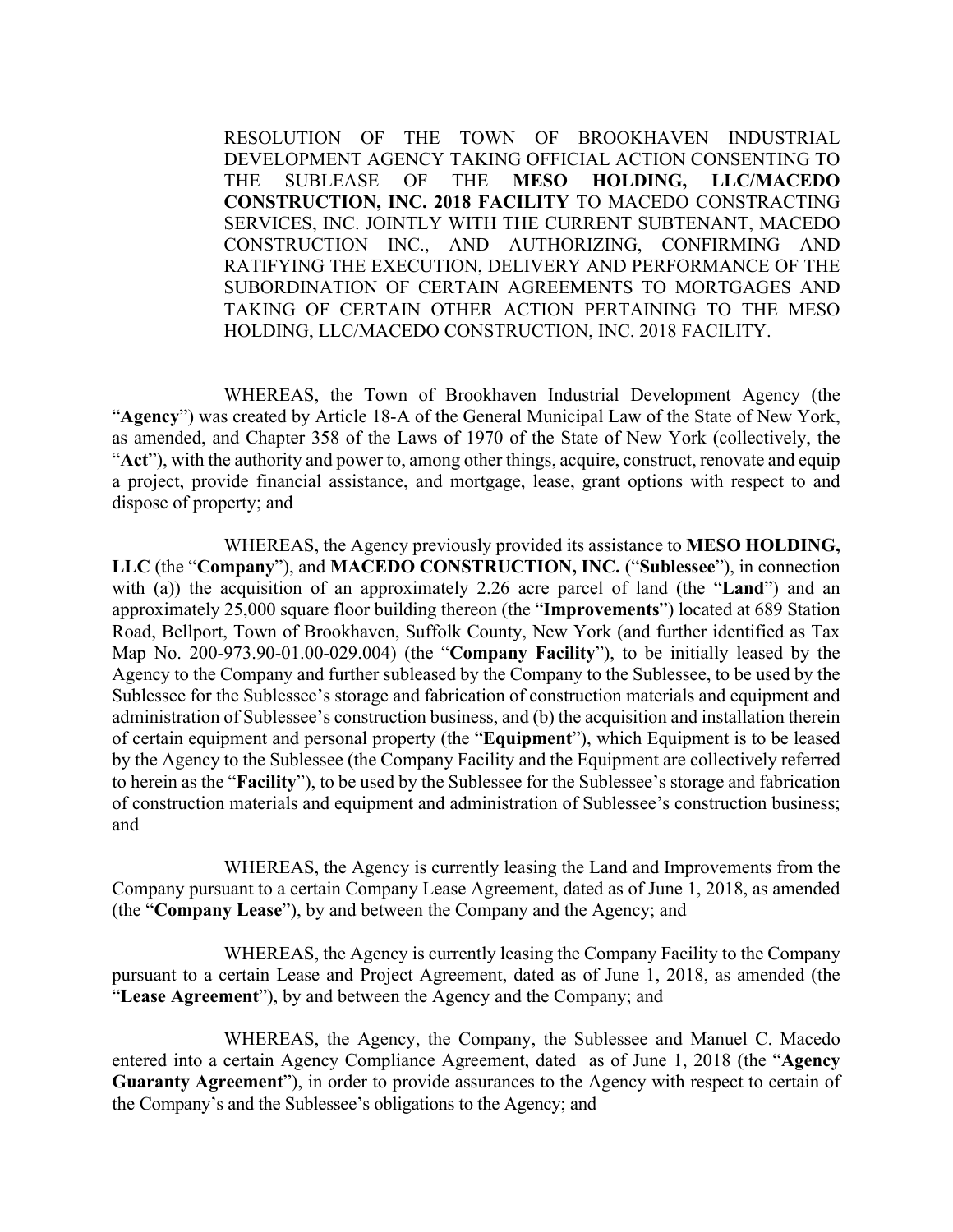WHEREAS, the Sublessee is currently subleasing the Company Facility from the Company pursuant to a certain Sublease Agreement, dated as of June 8, 2018, as amended (the "**Sublease Agreement**"), by and between the Company and the Sublessee; and

 WHEREAS, pursuant to Section 9.3 of the Lease Agreement, the Facility may not be subleased or used or occupied, in whole or in part, without the prior written consent of the Agency; and

 WHEREAS, the Company has requested (1) the Agency's consent to the sublease, use and occupancy by Macedo Constructing Service, Inc., a corporation organized and existing under the laws of the State of New York (the "**Additional Sublessee**"), of the Company Facility in common with the Sublessee pursuant to the Sublease Agreement, as amended, and (2) the Agency's consent to the inclusion of the Additional Sublessee's employees located at the Company Facility in the calculation of the full time equivalent employees whose place of employment or workplace is located at the Company Facility; and

WHEREAS, the Agency hereby consents to the sublease, use and occupancy by the Additional Sublessee of the Company Facility in common with the Sublessee pursuant to the Sublease Agreement, and to the inclusion of the Additional Sublessee's employees located at the Company Facility in the calculation of the full time equivalent employees whose place of employment or workplace is located at the Company Facility, subject to the provisions of this resolution; and

WHEREAS, the Agency's consent may be manifested by the adoption of this resolution and the execution and delivery of an amendment to the Lease Agreement (the "**Lease Amendment**"), by and between the Agency and the Company, and an amendment and restatement of the Agency Compliance Agreement (the "**Amended and Restated Agency Compliance Agreement**"), by and among the Agency, the Company, the Sublessee, the Additional Sublessee and Manuel C. Macedo; and

 WHEREAS, the Company advised the Agency that the Company shall purchase or has purchased (the "**Adjacent Property Purchase**") real property adjacent to the Company Facility known as 685 Station Road, Bellport, New York (the "**Adjacent Property**"); and

 WHEREAS, in order to finance a portion of the costs of the purchase of the Adjacent Property, the Company intends to obtain or has obtained a loan or loans from M&T Bank (the "**Bank**"), and in order to secure the obligations of the Company to the Bank, the Company will grant or has granted a mortgage on the Adjacent Property and the Company Facility (the "**Mortgage**"); and

 WHEREAS, the Company has requested that the Agency subordinate the Company Lease and the Lease Agreement, as amended, to the Mortgage (the "**Mortgage Subordination**") pursuant to a certain Mortgage Subordination Agreement by and among the Company, the Bank and the Agency (the "**Mortgage Subordination Agreement**"); and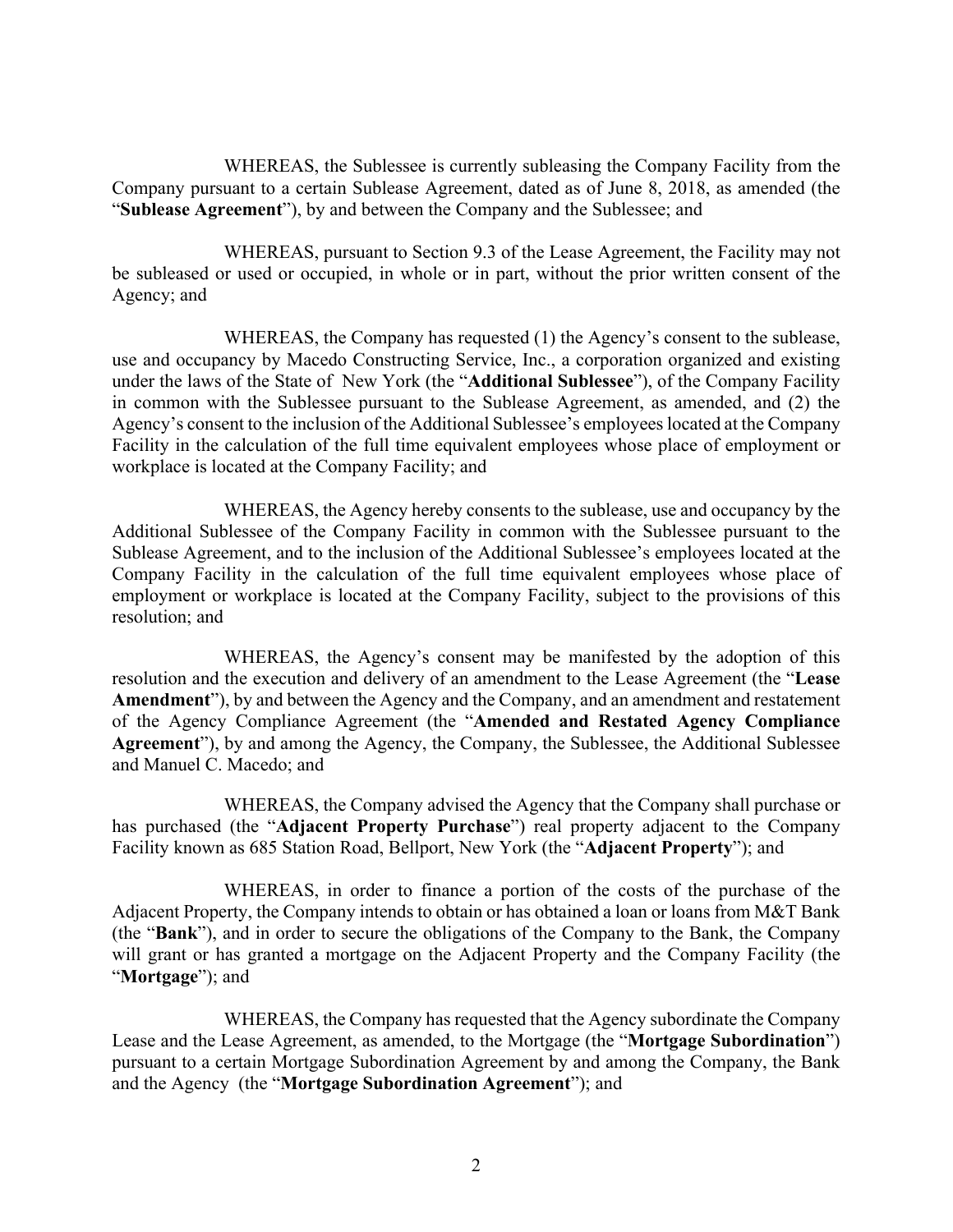WHEREAS, the Act authorizes and empowers the Agency to acquire, renovate, construct, equip, promote, develop, encourage and assist projects such as the Facility and to advance the job opportunities, health, general property and economic welfare of the people of the State of New York; and

 WHEREAS, the Agency has given due consideration to the requests of the Company and the Sublessee and to the representations by the Company and the Sublessee that the proposed sublease, use and occupancy of the Company Facility by the Additional Sublessee jointly with the Sublessee and the Mortgage Subordination are either an inducement to the Company and the Sublessee to maintain or expand the Facility in the Town of Brookhaven or is necessary to maintain the competitive position of the Company and the Sublessee in their respective industries; and

WHEREAS, the Company, the Sublessee and the Additional Sublessee have agreed to indemnify the Agency against certain losses, claims, expenses, damages and liabilities that may arise in connection with the transaction contemplated by the Additional Sublessee's subleasing, use and occupancy of the Company Facility, and the Mortgage Subordination.

 NOW, THEREFORE, BE IT RESOLVED by the Town of Brookhaven Industrial Development Agency (a majority of the members thereof affirmatively concurring) that:

Section 1. The Agency hereby finds and determines:

(a) By virtue of the Act, the Agency has been vested with all powers necessary and convenient to carry out and effectuate the purposes and provisions of the Act and to exercise all powers granted to it under the Act; and

(b) The subleasing, use and occupancy of the Company Facility by the Additional Sublessee in common with the Sublessee, and the inclusion of the Additional Sublessee's employees located at the Company Facility in the calculation of the full time equivalent employees whose place of employment or workplace is located at the Company Facility, will promote and maintain the job opportunities, health, general prosperity and economic welfare of the citizens of the Town of Brookhaven and the State of New York and improve their standard of living and thereby serve the public purposes of the Act; and

(c) Based on the certification of the Additional Sublessee made or to be made in the Amended and Restated Agency Compliance Agreement, and confirmed by the Additional Sublessee by its acceptance below of this resolution, the occupancy of the Company Facility by the Additional Sublessee and the inclusion of the Additional Sublessee's employees located at the Company Facility in the calculation of the full time equivalent employees whose place of employment or workplace is located at the Company Facility, shall not result in the removal of a facility or plant of the Additional Sublessee from one area of the State to another area of the State or in the abandonment of one or more plants or facilities of the Additional Sublessee located within the State, unless: (i) such occupation of the Company Facility is reasonably necessary to discourage the Additional Sublessee from removing such other plant or facility to a location outside the State, or (ii) such occupation of the Company Facility is reasonably necessary to preserve the competitive position of the Additional Sublessee in its industry; and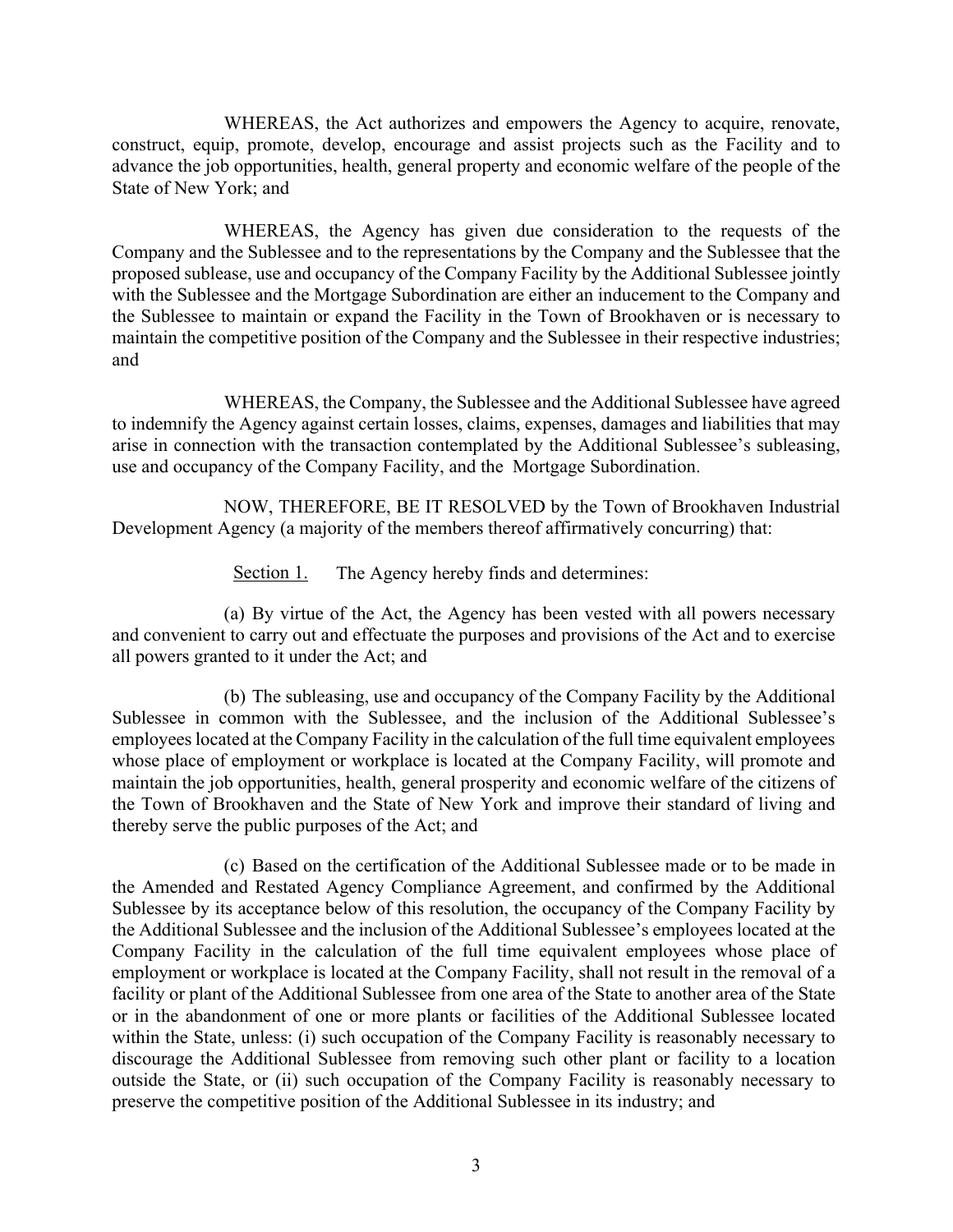(d) It is desirable and in the public interest for the Agency to consent to the sublease, use and occupancy of the Company Facility by the Additional Sublessee in common with the Sublessee and to the inclusion of the Additional Sublessee's employees located at the Company Facility in the calculation of the full time equivalent employees whose place of employment or workplace is located at the Company Facility, and to enter into the Lease Amendment and the Amended Restated Agency Compliance Agreement; and

(e) Subject to this resolution, the Agency consents to the sublease, use and occupancy of the Company Facility by the Additional Sublessee in common with the Sublessee pursuant to the Sublease, as amended, and to the inclusion of the Additional Sublessee's employees located at the Company Facility in the calculation of the full time equivalent employees whose place of employment or workplace is located at the Company Facility, and the Lease Amendment and the Amended and Restated Agency Compliance Agreement; and

(f) The execution of the Lease Amendment and the Amended and Restated Agency Compliance Agreement will satisfy the requirement of Section 9.3 of the Lease Agreement that any sublease, use or occupancy of the Company Facility be consented to in writing by the Agency; and

(g) The Lease Amendment and the Amended and Restated Agency Compliance Agreement will be effective instruments whereby the Agency shall consent to the sublease, use and occupancy of the Company Facility by the Additional Sublessee in common with the Sublessee, and to the inclusion of the Additional Sublessee's employees located at the Company Facility in the calculation of the full time equivalent employees whose place of employment or workplace is located at the Company Facility; and

(h) The subordination of the Company Lease and the Lease Agreement, as amended, to the Mortgage will promote and maintain the job opportunities, health, general prosperity and economic welfare of the citizens of the Town of Brookhaven and the State of New York and improve their standard of living and thereby serve the public purposes of the Act; and

(i) Based on the certification of the Company made by the Company by its acceptance below of this resolution, the Adjacent Property Purchase and the Mortgage shall not result in the removal of a facility or plant from one area of the State to another area of the State or in the abandonment of one or more plants or facilities located within the State; and

(j) It is desirable and in the public interest for the Agency to enter into and effect the Mortgage Subordination; and

(k) Subject to this resolution, the Agency consents to the Mortgage Subordination;

and

(l) The Mortgage Subordination Agreement will be an effective instrument whereby the Agency shall subordinate the Company Lease and the Lease Agreement, as amended, to the Mortgage.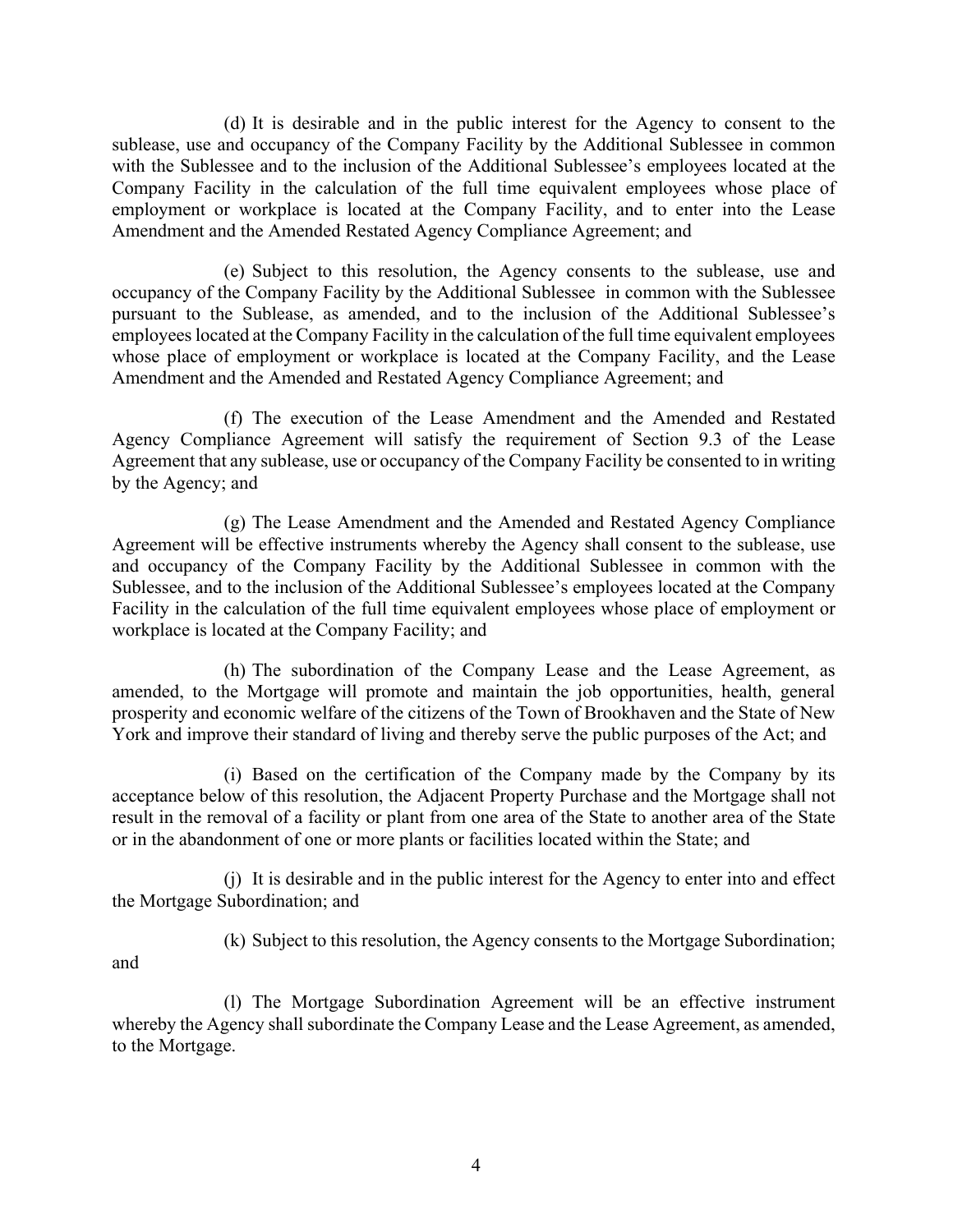Section 2. In consequence of the foregoing, the Agency hereby determines to enter into the Lease Amendment, the Amended and Restated Agency Compliance Agreement and the Mortgage Subordination Agreement.

Section 3. The Chairman, Chief Executive Officer and/or any other member of the Agency are hereby authorized and directed to, on behalf of and in the name of the Agency, execute, deliver and perform the Lease Amendment and the Amended and Restated Agency Compliance Agreement and a Mortgage Subordination Agreement, and such other certificates, agreements, instruments and documents, in such form and containing such terms, conditions and provisions as the person executing same on behalf of the Agency shall deem necessary or desirable, and shall approve, such necessity, desirability, and approval, to be conclusively evidenced by his or her execution and delivery thereof. The Chairman, Chief Executive Officer and/or any other member of the Agency are hereby authorized and directed, on behalf of and in the name of the Agency, to pay all fees, charges and expenses incurred, to cause compliance with the terms, conditions and provisions of agreements binding upon the Agency, and to do all such further acts and things, in furtherance of the foregoing as such person shall deem necessary or desirable, and shall approve.

Section 4. Any and all acts, instruments, and other writings heretofore or hereafter performed and/or executed and delivered by any one or more of the Chairman, Chief Executive Officer or any member of the Agency, pursuant to the several foregoing resolutions, for and on behalf of and in the name of the Agency, in connection with the transactions contemplated thereby, be and the same hereby are, in all respects ratified, confirmed and approved.

Section 5. The documents, including the proposed Lease Amendment, the Amended and Restated Agency Compliance Agreement and the proposed Mortgage Subordination Agreement, promptly following the execution and delivery thereof, be identified by any of the Chairman, Chief Executive Officer or any member of the Agency by his or her endorsement thereon and when so identified be filed with the official records of the Agency.

Section 6. Any expenses incurred by the Agency with respect to the sublease, use and occupancy by the Additional Sublessee of the Company Facility, the inclusion of the Additional Sublessee's employees located at the Company Facility in the calculation of the full time equivalent employees whose place of employment or workplace is located at the Company Facility, or the Mortgage Subordination shall be paid by the Company. By acceptance hereof, the Company, the Sublessee, the Additional Sublessee and Manuel C. Macedo, agree to pay such expenses and further agree to jointly and severally indemnify and hold harmless the Agency, its members, directors, employees and agents from and against all claims, suits, actions, proceedings, obligations, damages, liabilities, judgments, costs and expenses, including legal fees and expenses, incurred as a result of action or inaction taken by or on behalf of the Agency in good faith with respect to the sublease, use and occupancy by the Additional Sublessee of the Company Facility, to the inclusion of the Additional Sublessee's employees located at the Company Facility in the calculation of the full time equivalent employees whose place of employment or workplace is located at the Company Facility or the Mortgage Subordination.

Section 7. The Chairman, Chief Executive Officer, Counsel to the Agency or any member of the Agency are hereby authorized and directed (i) to distribute copies of this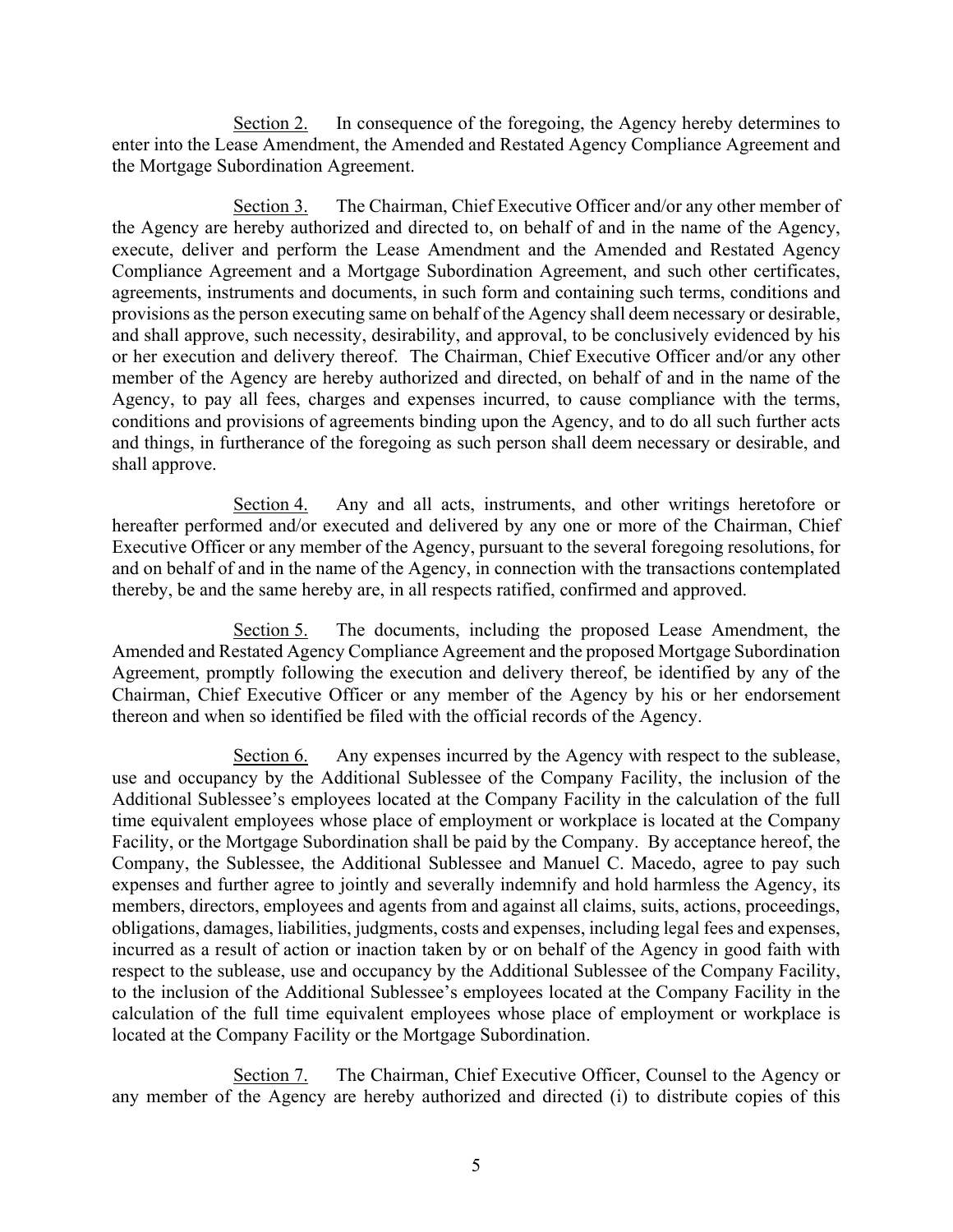resolution to the Company, and (ii) to do such further things or perform such acts as may be necessary or convenient to implement the provisions of this resolution.

This resolution shall take effect immediately.

Adopted: March 16, 2022

Accepted: March \_\_, 2022

MESO HOLDING, LLC

By:

Manuel C. Macedo, Member

MACEDO CONSTRUCTION, INC.

By:

Manuel C. Macedo, President

MACEDO CONTRACTING SERVICES, INC.

By:

Manuel C. Macedo, President

Manuel C. Macedo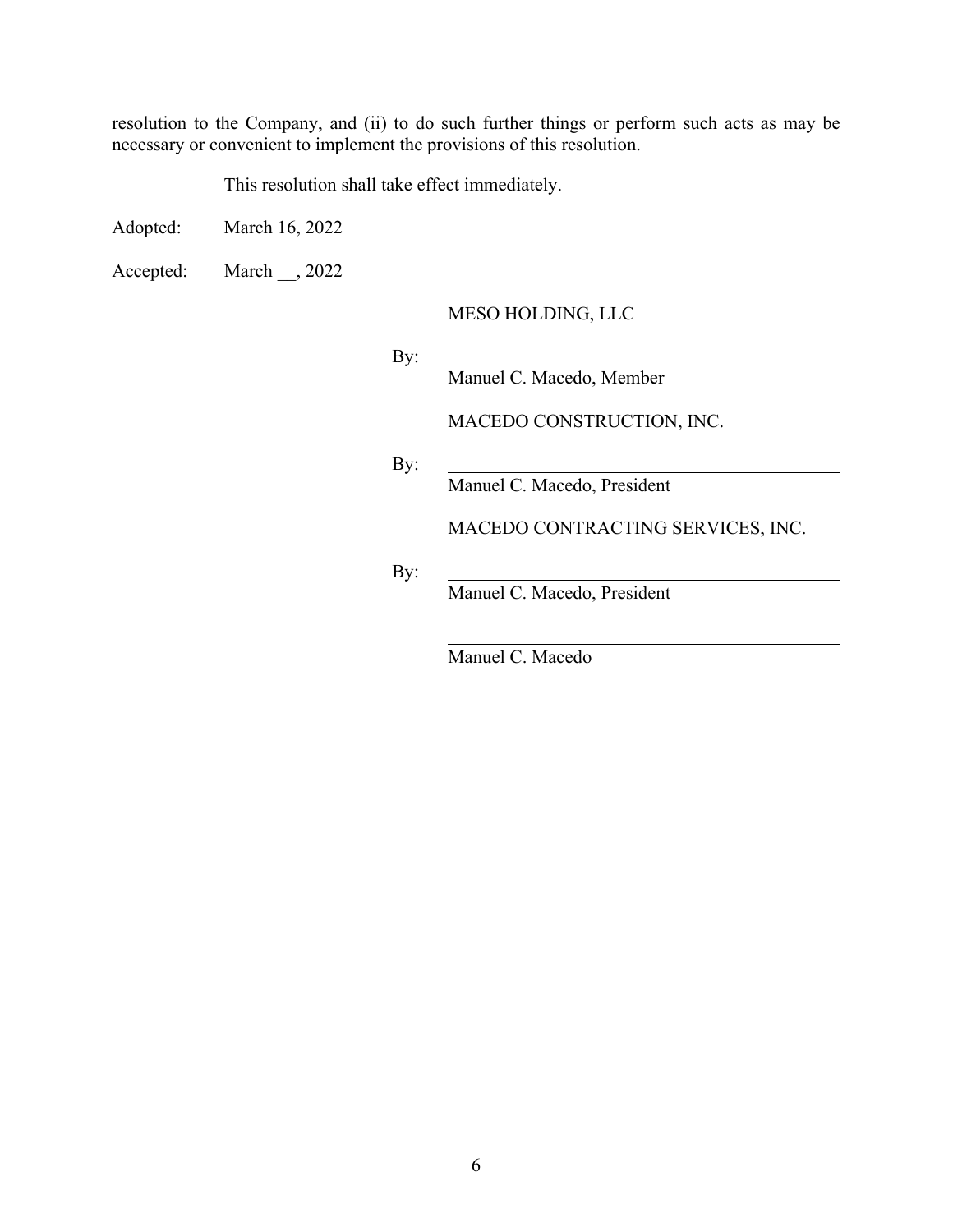RESOLUTION OF THE TOWN OF **BROOKHAVEN INDUSTRIAL DEVELOPMENT AGENCY MAKING CERTAIN FINDINGS AND** DETERMINATIONS WITH RESPECT TO THE FACILITY AND TAKING OFFICIAL ACTION AUTHORIZING THE EXECUTION, DELIVERY AND PERFORMANCE OF AGREEMENTS AND TAKING OF CERTAIN OTHER ACTION PERTAINING TO THE FACILITY FOR MESO HOLDING, LLC AND/OR MACEDO CONSTRUCTION, INC. AND/OR ANY OF THE **PRINCIPALS** OF **MESO** HOLDING, LLC **AND/OR MACEDO** CONSTRUCTION, INC., AND/OR OTHER ENTITY FORMED OR TO BE FORMED ON BEHALF OF ANY OF THE FOREGOING, INCLUDING **APPOINTING MESO** HOLDING, **LLC** AND/OR **MACEDO** CONSTRUCTION, INC., AND/OR ANY OF THE FOREGOING PERSONS AND/OR ENTITIES AS AGENT OF THE AGENCY FOR THE PURPOSE OF ACQUIRING AND EQUIPPING A COMMERCIAL FACILITY.

WHEREAS, the Town of Brookhaven Industrial Development Agency (the "Agency") was created by Article 18-A of the General Municipal Law of the State of New York. as amended, and Chapter 358 of the Laws of 1970 of the State of New York (collectively, the "Act"), with the authority and power to, among other things, acquire, construct, renovate and equip a project, provide financial assistance, and mortgage, lease, grant options with respect to and dispose of property; and

WHEREAS, MESO HOLDING, LLC, a New York limited liability company, on behalf of itself and/or the principals of MESO HOLDING, LLC and/or an entity formed or to be formed on behalf of any of the foregoing (the "Company"), and MACEDO CONSTRUCTION, INC., a New York business corporation, on behalf of itself and/or the principals of MACEDO CONSTRUCTION, INC. and/or an entity formed or to be formed on behalf of any of the foregoing ("Sublessee"), have submitted to the Agency a proposal for the Agency (the "Project") (a) to assist with (i) the acquisition of an approximately 2.26 acre parcel of land (the "Land") and an approximately 25,000 square floor building thereon (the "Improvements") located at 689 Station Road, Bellport, Town of Brookhaven, Suffolk County, New York (and further identified as Tax Map No. 200-973.90-01.00-029.004) (the "Company Facility"), to be initially leased by the Agency to the Company and further subleased by the Company, as to approximately 16,000 square feet, to the Sublessee, to be used by the Sublessee for the Sublessee's storage and fabrication of construction materials and equipment and administration of Sublessee's construction business, as to approximately 5,300 square feet, to POLYMAG, INC., a New York corporation, for manufacturing, assembly and distribution of magnetic products, and, as to approximately 3,700 square feet, to Rheingold, Valet, Rheingold, Shkolink, McCartney and Giuffra, LLP for warehousing, and (ii) the acquisition and installation therein of certain equipment and personal property (the "Equipment"), which Equipment is to be leased by the Agency to the Sublessee (the Company Facility and the Equipment are collectively referred to herein as the "Facility"), to be used by the Sublessee for the Sublessee's storage and fabrication of construction materials and equipment and administration of Sublessee's construction business, (b) to grant mortgage liens thereon and security interests therein, and (c) to provide financial assistance within the meaning of the Act, including the following as they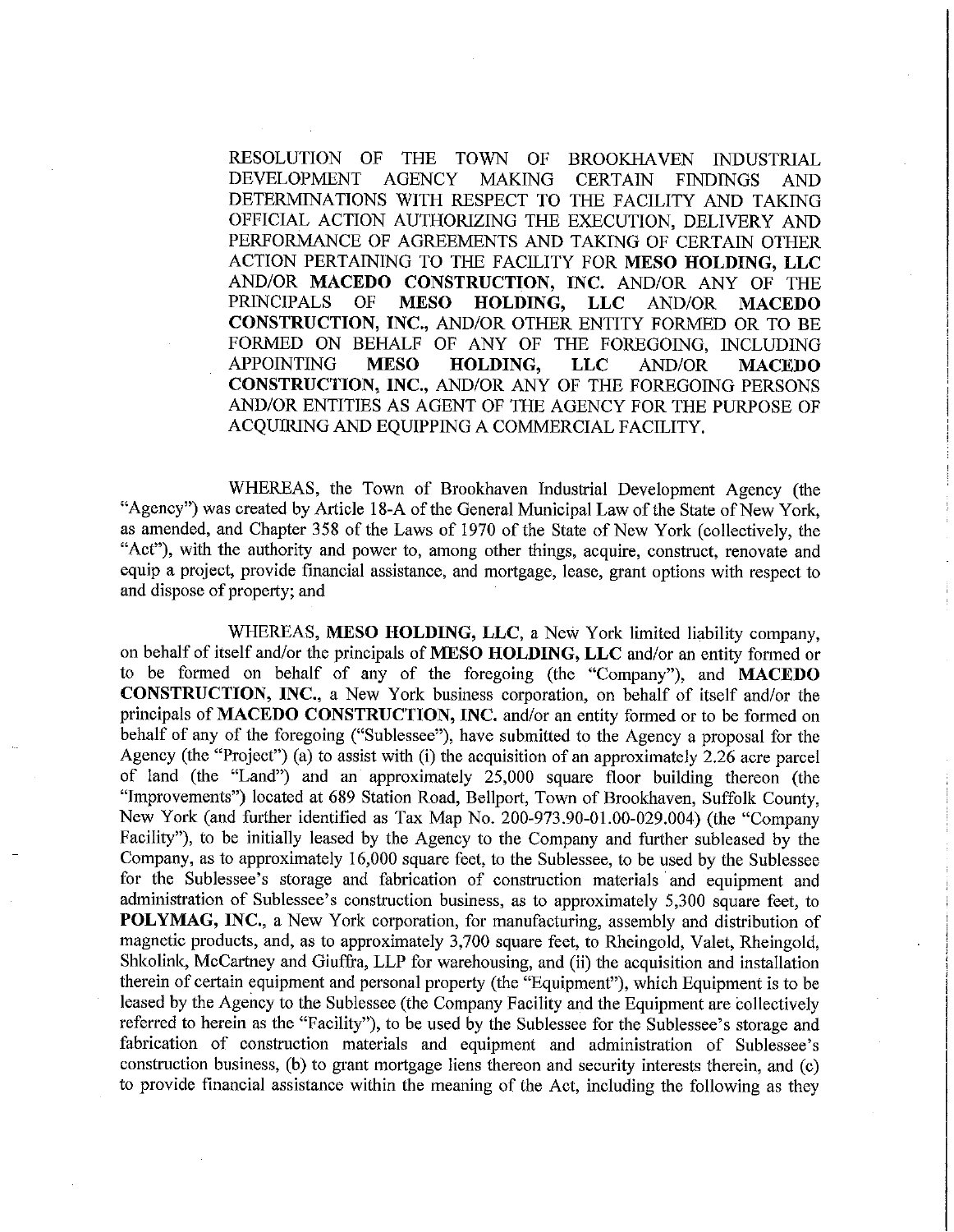relate to the appointment of the Sublessee as agent of the Agency with respect to the acquisition and installation of the Equipment, whether or not any materials or supplies described below are incorporated into or become an integral part of the Facility: (i) all purchases, leases, rentals and other uses of tools, machinery and equipment in connection with the acquisition and installation of the Equipment, (ii) all purchases, rentals, uses or consumption of supplies, materials and services of every kind and description used in connection with the acquisition and installation of the Equipment, and (iii) all purchases, leases, rentals and uses of equipment, machinery and other tangible personal property (including installation costs with respect thereto) installed or placed in, upon or under the Facility; and

WHEREAS, the Act authorizes and empowers the Agency to acquire, renovate, construct, equip, promote, develop, encourage and assist projects such as the Facility and to advance the job opportunities, health, general property and economic welfare of the people of the State of New York; and

WHEREAS, the Agency contemplates that it will provide financial assistance to the Company and the Sublessee, consistent with the policies of the Agency, in the form of (i) exemptions from mortgage recording taxes, to the extent allowable under applicable law, on mortgages securing an aggregate principal amount presently estimated to be \$1,260,200.00, but not to exceed \$1,400,000.00, in connection with the financing of the acquisition and equipping of the Facility and any future financing, refinancing or permanent financing of the costs of acquiring, and equipping of the Facility, (ii) exemptions from sales and use taxes on the acquisition and installation of the Equipment, including building materials, services or other personal property, in an amount not to exceed \$28,875.00, and (iii) abatement of real property taxes (as set forth in the PILOT Schedule attached as Exhibit A hereof), all consistent with the policies of the Agency; and

WHEREAS, the Agency contemplates it will acquire a leasehold interest in the Land and Improvements under a certain Company Lease Agreement (the "Company Lease Agreement") for a term of approximately ten (10) years, by and between the Company and the Agency, and

WHEREAS, the Agency contemplates it will acquire title to the Equipment pursuant to a certain Bill of Sale (the "Bill of Sale"), from the Company/Sublessee to the Agency; and

WHEREAS, the Agency contemplates that it will sublease the Company Facility to the Company under a certain Lease and Project Agreement (the "Lease Agreement") for a term of approximately ten (10) years, by and between the Agency and the Company, which Lease Agreement provides or shall provide, inter alia, for the Company's obligations regarding payments in lieu of taxes with respect to the Facility, and assurances of the Company with respect to the recapture of certain benefits, including sales and use tax and mortgage recording tax exemptions, granted under or by virtue of the Lease Agreement and other agreements; and

WHEREAS, the Company will sub-sublease the Company Facility to the Sublessee under a certain sublease (the "Sublease"), by and between the Company and the

 $\overline{2}$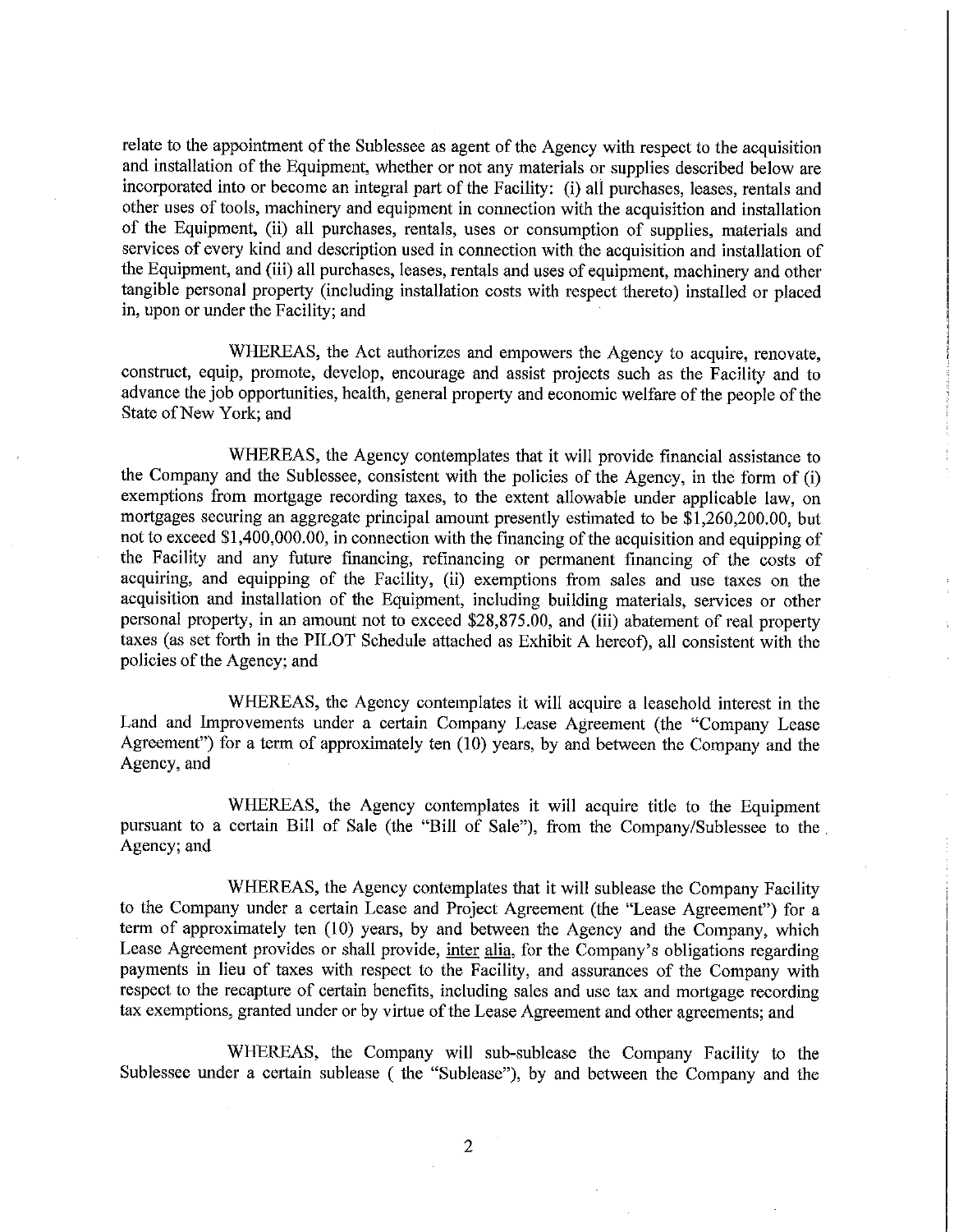Sublessee, Polymag, Inc. under a certain sublease (the "Polymag Sublease"), by and between the Company and Polymag, Inc., and a certain sublease (the "Rheingold Sublease"), by and between the Company and Rheingold, Valet, Rheingold, Shkolink, McCartney and Giuffra, LLP; and

WHERAS, the Agency contemplates the Agency will lease the Equipment to the Sublessee under a certain Equipment Lease and Project Agreement (the "Equipment Lease Agreement") for a term of approximately three (3) years, by and between the Agency and the Sublessee, which Equipment Lease Agreement provides or shall provide, inter alia, for the Sublessee's obligations, and assurances of the Sublessees with respect to the recapture of certain benefits, including sales and use tax exemptions, granted under or by virtue of the Equipment Lease Agreement and other agreements; and

WHEREAS, the Agency contemplates the Agency, the Company, the Sublessee and others will enter into a certain Agency Compliance and Guaranty Agreement (the "Agency Compliance and Guaranty Agreement") in order to provide assurances to the Agency with respect to the Company's and the Sublessee's obligations to the Agency; and

WHEREAS, in order to finance a portion of the costs of the Project, the Company and the Sublessee anticipate either or both of them may obtain loans from a lender or lenders to be determined (collectively, the "Bank"), and in order to secure the obligations of the Company and/or the Sublessee and/or others to the Bank, the Agency contemplates that, at the request of the Company and/or the Sublessee, the Agency, the Company and/or the Sublessee and/or others will execute and deliver a mortgage or mortgages or a security agreement or security agreements in favor of the Bank, including replacements, substitutions, extensions and additions to such mortgages), with a limitation of the Agency's liability thereunder (collectively, the "Mortgage") for the purpose of subjecting the Agency's interest in the Company Facility and/or the Equipment to the lien of the Mortgage; and

WHEREAS, a public hearing (the "Hearing") was held on March 20, 2018, so that all persons with views in favor of, or opposed to, either the financial assistance contemplated by the Agency or the location or nature of the facility, could be heard; and

WHEREAS, notice of the Hearing was given more than ten days prior thereto, such notice (together with proof of publication) having been filed with the records of this Agency; and

WHEREAS, the minutes of the Hearing having been filed with the records of this Agency; and

WHEREAS, the Agency has given due consideration to the application of the Company and the Sublessee and to the representations by the Company and the Sublessee that the proposed transfer of real estate is either an inducement to the Company and the Sublessee to maintain or expand the Facility in the Town of Brookhaven or is necessary to maintain the competitive position of the Company and the Sublessee in their respective industries; and

WHEREAS, pursuant to Article 8 of the Environmental Conservation Law and the regulations adopted pursuant thereto by the Department of Environmental Conservation of

3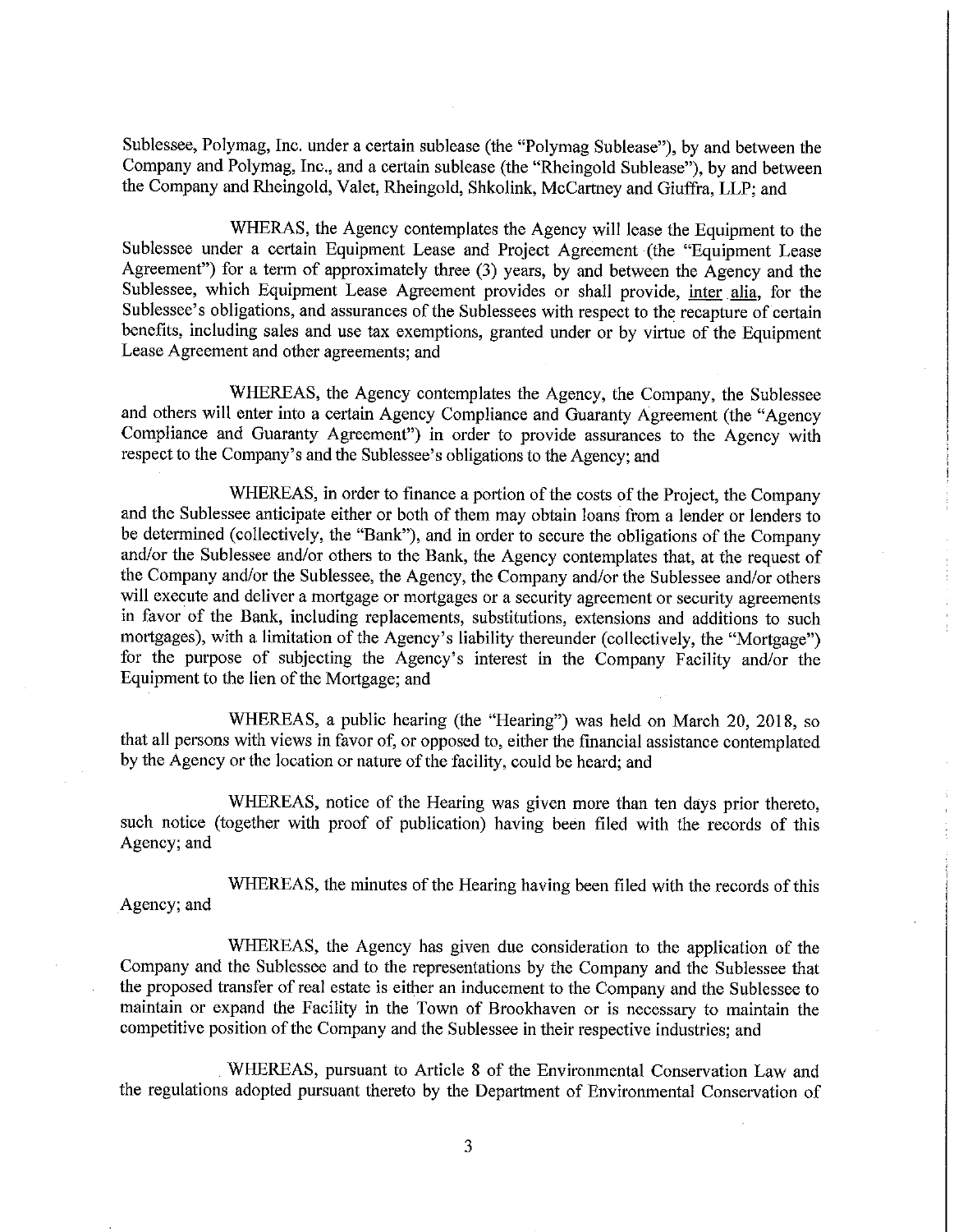the State of New York (collectively, the "SEQR Act" or "SEQRA"), the Agency constitutes a "State Agency"; and

WHEREAS, to aid the Agency in determining whether the Facility may have a significant effect upon the environment, the Company and the Sublessee have prepared and submitted to the Agency an Environmental Assessment Form and related documents (the "Questionnaire") with respect to the Facility, a copy of which is on file at the office of the Agency; and

WHEREAS, the Questionnaire has been reviewed by the Agency.

NOW, THEREFORE, BE IT RESOLVED by the Town of Brookhaven Industrial Development Agency (a majority of the members thereof affirmatively concurring) that:

Section 1. Based upon the Environmental Assessment Form completed by the Company and/or the Sublessee and reviewed by the Agency and other representations and information furnished by the Company and/or the Sublessee regarding the Facility, the Agency determines that action relating to the acquisition, equipping and operation of the Facility is a "Unlisted" action, as that term is defined in the State Environmental Quality Review Act ("SEQRA") (Article 8 of the Environmental Conservation Law). The Agency determines that the action will not have a "significant effect" on the environment and, therefore, an environmental impact statement will not be required. This determination constitutes a negative declaration for the purposes of SEQRA. Notice of this determination shall be filed to the extent required by the applicable regulations under SEQRA or as may be deemed advisable by the Chairman, Chief Executive Officer of the Agency or counsel to the Agency.

> Section 2. The Agency hereby finds and determines:

a. By virtue of the Act, the Agency has been vested with all powers necessary and convenient to carry out and effectuate the purposes and provisions of the Act and to exercise all powers granted to it under the Act; and

in the Act; and

 $\mathbf{b}$ . The Facility constitutes a "project", as such term as defined

The leasing of the Land and Improvements by the Agency c. from the Company, the acquisition of the Company Facility, the leasing and subleasing of the Company Facility to the Company, the sub-subleasing of the Company Facility by the Company to the Sublessee, Polymag, Inc. and Rheingold, Valet, Rheingold, Shkolink, McCartney and Giuffra, LLP, the acquisition and installation of the Equipment, the leasing of the Equipment to the Sublessee, the providing of financial assistance to the Company and the Sublessee within the meaning of the Act, and the granting of mortgages on, and security interests in, the Facility, will promote and maintain the job opportunities, health, general prosperity and economic welfare of the citizens of the Town of Brookhaven and the State of New York and improve their standard of living and thereby serve the public purposes of the Act; and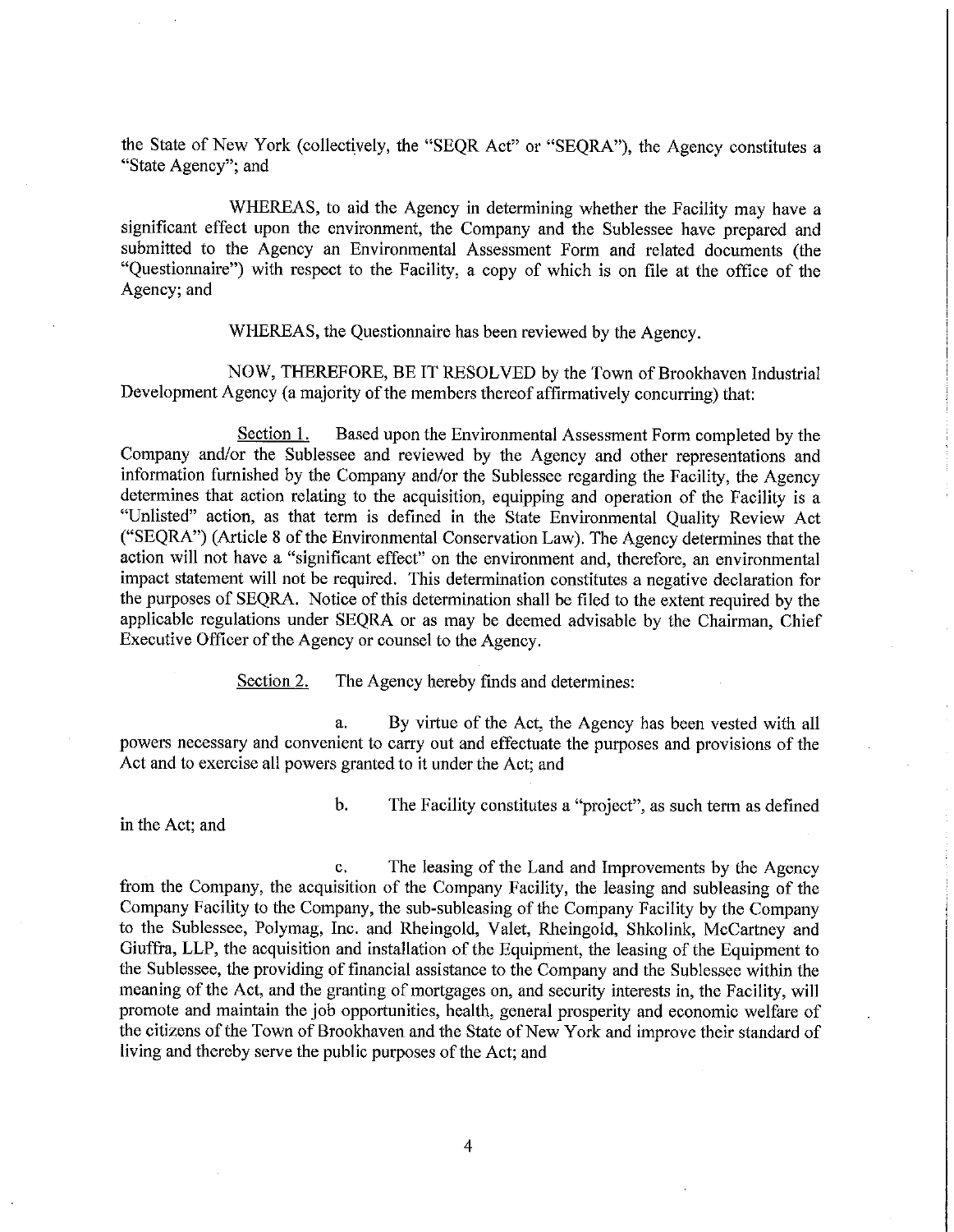d. The acquisition and equipping of the Facility is reasonably necessary to induce the Company and the Sublessee to maintain and expand their respective business operations in the State of New York; and

Sublessee:

Based upon the representations of the Company and the e.

the Facility conforms with the local zoning laws and i planning regulations of the Town of Brookhaven and all regional and local use plans for the area in which the Facility is located; and

ii The Facility and the operations conducted therein will not cause or result in the violation of the health, labor or other laws of the United States of America, the State of New York, or the Town of Brookhaven; and

Facility; and

iii The Agency approves the location of the site of the

iv The financial assistance of the Agency and the transactions contemplated hereby are reasonably necessary to induce the Company and the Sublessee to maintain and expand their operations within the State of New York, and to preserve the competitive positions of the Company and the Sublessee, and shall not result in the removal of a facility or plant of the Company or the Sublessee from one area of the state to another area of the state or in the abandonment of one or more plants or facilities of the Company or the Sublessee located within the State except, as set forth in the Company's and the Sublessee's application, for the purpose of discouraging the Company or the Sublessee from removing such other plant or facility to a location outside the State or to preserve the competitive position of the Company and the Sublessee in their respective industries; and

The Facility shall not be used for retail sales; and

f. It is desirable and in the public interest for the Agency to lease and sublease the Facility to the Company and lease the Equipment to the Sublessee.

Section 3. The Agency has assessed all material information included in connection with the Company's and Sublessee's application for financial assistance, as amended, including but not limited to, the cost-benefit analysis prepared by the Agency, and such information has provided the Agency a reasonable basis for its decision to provide the financial assistance described herein to the Company.

The Agency is hereby authorized to, and shall, in furtherance of Section 4. the purposes of the Act, lease the Land and Improvements from the Company, acquire, equip, repair and maintain the Facility, lease and sublease the Company Facility to the Company, authorize the Company to sublease the Company Facility to the Sublessee, Polymag, Inc. and Rheingold, Valet, Rheingold, Shkolink, McCartney and Giuffra, LLP, lease the Equipment to the Sublessee, and grant mortgage lien(s) and security interest(s) in the Facility.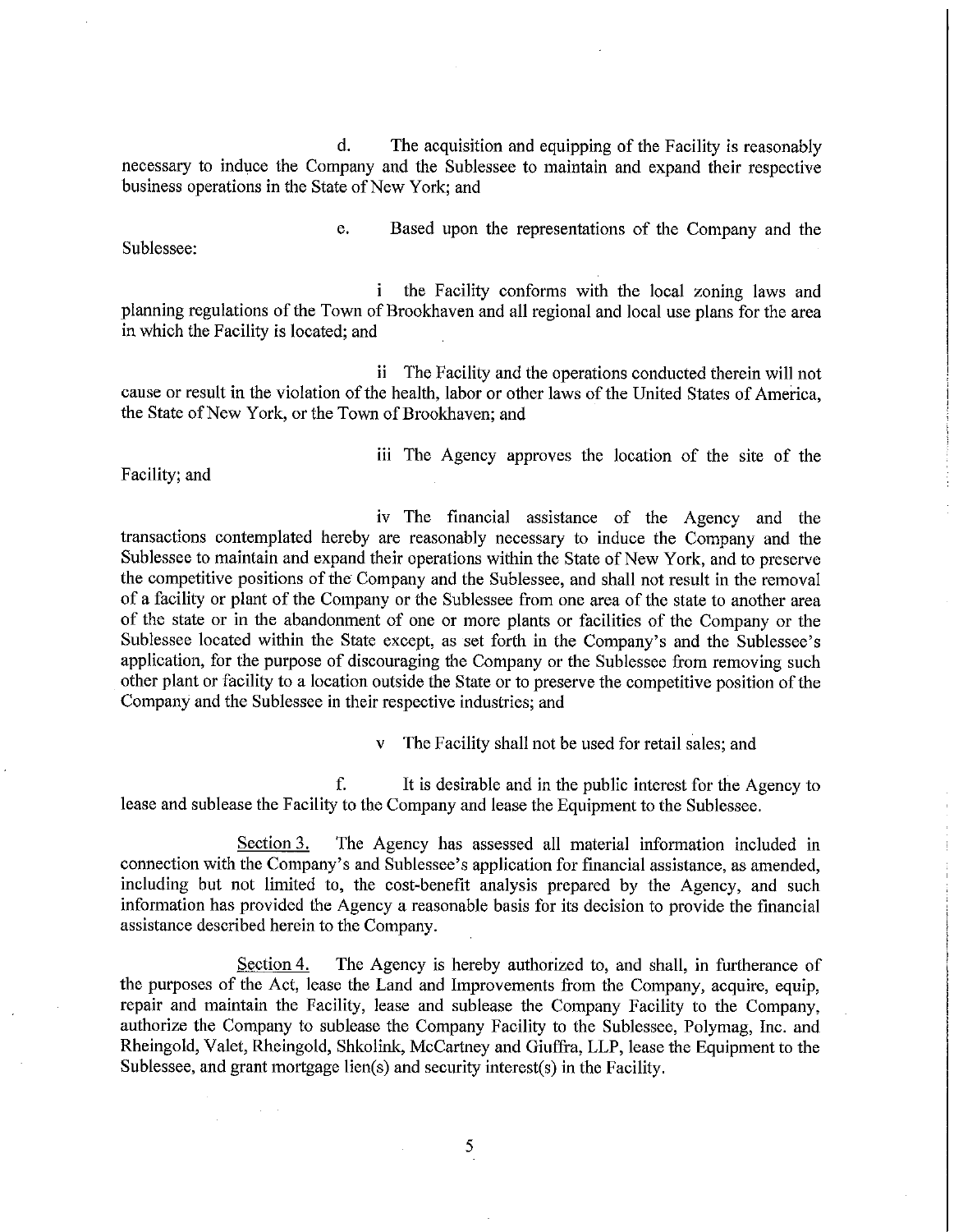Section 5. The Agency hereby authorizes and approves of the following economic benefits to be granted or inure to the benefit of the Company and the Sublessee: (i) exemptions from mortgage recording taxes, to the extent allowable under applicable law, on mortgages securing an aggregate principal amount presently estimated to be  $\overline{\$1,126,200,00,}$  but not to exceed \$1,400,000.00, in connection with the financing of the acquisition and equipping of the Facility and any future financing, refinancing or permanent financing of the costs of acquiring and equipping of the Facility, (ii) exemptions from sales and use taxes on the acquisition and installation of the Equipment, including building materials, services or other personal property, in an amount not to exceed \$28,875.00, and (iii) abatement of real property taxes (as set forth in the PILOT Schedule attached as Exhibit A hereof), consistent with the policies of the Agency.

Section 6. Subject to, and conditioned upon, the execution and delivery by the Company and such other persons as may be required by the Agency of, and the acceptance by the Agency of, the Company Lease Agreement, Lease Agreement, the Equipment Lease Agreement, the Agency Compliance and Guaranty Agreement, and such other documents as may be required by the Agency, and the closing of the transactions contemplated hereby and thereby, the Sublessee is hereby appointed the true and lawful agent of the Agency to acquire and install the Equipment, and is authorized to delegate its status as agent of the Agency to the Sublessee's agents, subagents, contractors, subcontractors, suppliers, vendors and other parties as the Sublessee may choose for the purpose of acquiring or installing the Equipment. The appointment described above includes the following activities as they relate to the acquiring and installing of the Equipment, whether or not the materials, services or supplies described below are incorporated into or become an integral part of the Facility: (i) all purchases, leases, rentals and other uses of tools, machinery and equipment in connection with acquiring, installing the Equipment, (ii) all purchases, rentals, uses or consumption of supplies, materials and services of every kind and description in connection with acquiring, installing the Equipment, and (iii) all purchases, leases, rentals and uses of equipment, machinery, and other tangible personal property (including installation costs with respect thereto), installed or placed in, upon or under the Facility. This Agency appointment includes the power to make, execute, acknowledge and deliver any contracts, orders receipts writings and instructions, as the stated agents for the Agency, and in general to do all things which may be requisite or proper for completing the acquisition ae Equipment, all with the same powers and with the same validity as the Agency could do if acting on its own behalf. The appointment hereunder shall expire upon the earliest of (a) the last day of the calendar month in which the expiration of one year after the commencement of the term of the Equipment Lease Agreement occurs, (b) completion of the initial acquisition and installation of the Equipment, and (c) the date on which the aggregate exemptions from sales and use taxes realized by reason of the Agency's participation in the Project equals or exceeds \$28,875,00; provided however, such appointment may be extended and the amount of the exemptions may be increased at the sole discretion of the Agency, upon the written request of the Sublessee, if such activities and improvements are not completed by such time or additional sales and uses tax exemptions are necessary. The Company and Sublessee shall indemnify the Agency with respect to any transaction of any kind between and among the agents, subagents, contractors, subcontractors, materialmen, vendors and/or suppliers and the Company or the Sublessee, as agent of the Agency. The aforesaid agency appointments expressly exclude the Company and the Sublessee from purchasing motor vehicles, including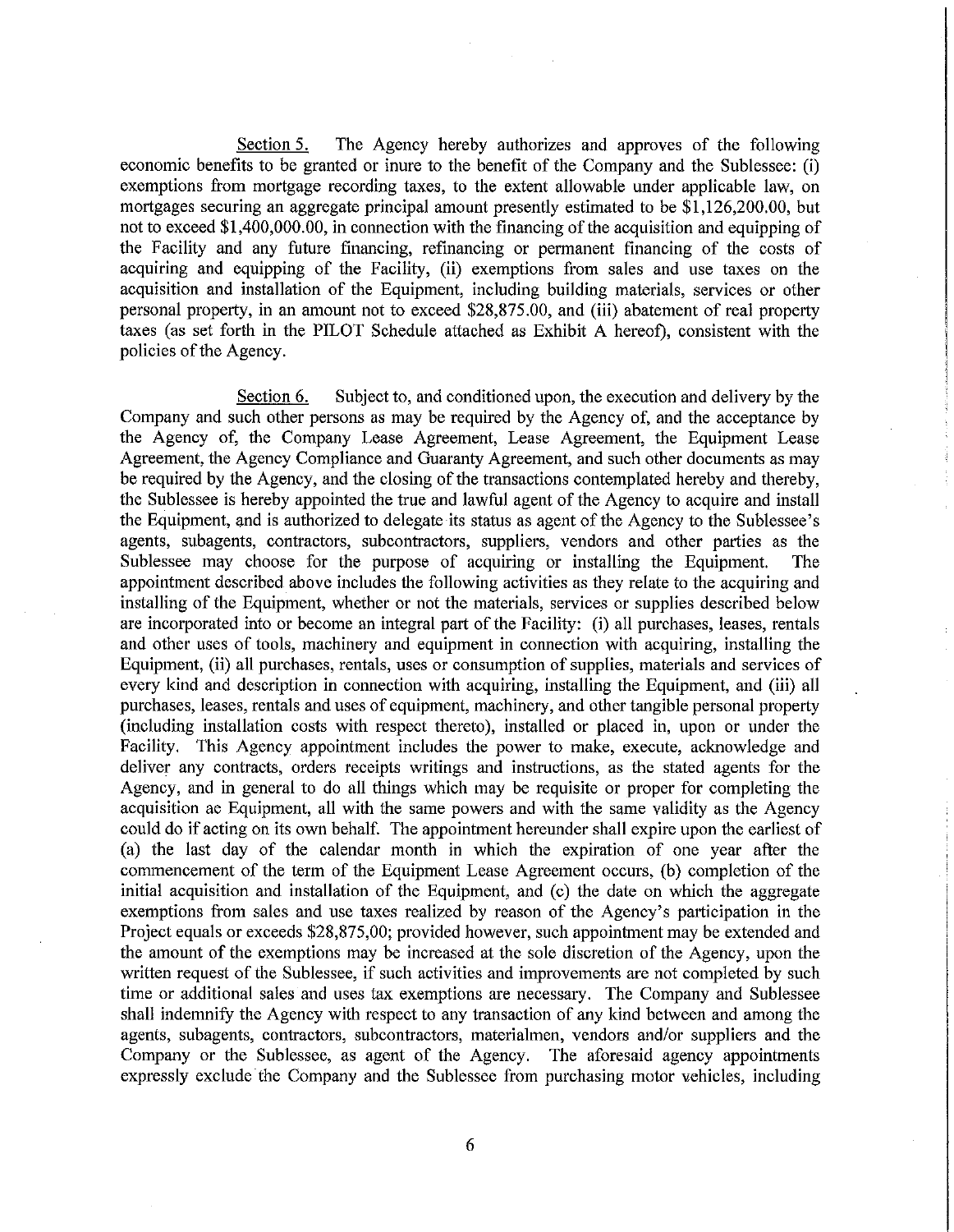any cars, trucks, vans or buses which are licensed by the Department of Motor Vehicles for use on public highways or streets.

Section 7. The Chairman, Chief Executive Officer and/or any other member of the Agency are hereby authorized and directed to, on behalf of and in the name of the Agency, execute, deliver and perform a Company Lease Agreement, Lease Agreement, Equipment Lease Agreement, Agency Compliance and Guaranty Agreement, Mortgage (including construction, permanent and refinancing mortgages, and replacements, substitutions, extensions and additions to such mortgages) with a limitation of the Agency's liability thereunder, and other certificates, agreements, instruments and documents, as above contemplated and in such form and containing such terms, conditions and provisions as the person executing same on behalf of the Agency shall deem necessary or desirable, and shall approve, such necessity, desirability, and approval, to be conclusively evidenced by his or her execution and delivery thereof. The Chairman, Chief Executive Officer and/or any other member of the Agency are hereby authorized and directed, on behalf of and in the name of the Agency, to pay all fees, charges and expenses incurred, to cause compliance with the terms, conditions and provisions of agreements binding upon the Agency, and to do all such further acts and things, in furtherance of the foregoing as such person shall deem necessary or desirable, and shall approve.

The Company and the Sublessee hereby agree to comply with Section 8. Section 875 of the Act. The Company and the Sublessee further agree that the exemption of sales and use tax provided pursuant to the Act and the appointment of the Company and Sublessee as agent of the Agency pursuant to this resolution is subject to termination and recapture of benefits pursuant to Section 875 of the Act, the Lease Agreement and the Equipment Lease Agreement.

Section 9. Weinberg Gross & Pergament LLP are hereby appointed Transaction Counsel to the Agency, and is authorized and directed to work with Counsel to the Company, Sublessee and others, to prepare, for submission to the Agency, all documents necessary to effect the transaction described in these resolutions.

Any and all acts, instruments, and other writings heretofore or Section 10. hereafter performed and/or executed and delivered by any one or more of the Chairman, Chief Executive Officer or any member of the Agency, pursuant to the several foregoing resolutions, for and on behalf of and in the name of the Agency, in connection with the transactions contemplated thereby, be and the same hereby are, in all respects ratified, confirmed and approved.

The documents, including the proposed Company Lease Section 11. Agreement, Lease Agreement, Equipment Lease Agreement, Agency Compliance and Guaranty Agreement and Mortgage, promptly following the execution, and delivery thereof, be identified by any of the Chairman, Chief Executive Officer or any member of the Agency by his or her endorsement thereon and when so identified be filed with the official records of the Agency.

Any expenses incurred by the Agency with respect to the Facility Section 12. shall be paid by the Company and the Sublessee. By acceptance hereof, the Company and the Sublessee agree to pay such expenses and further agree to indemnify and hold harmless the

7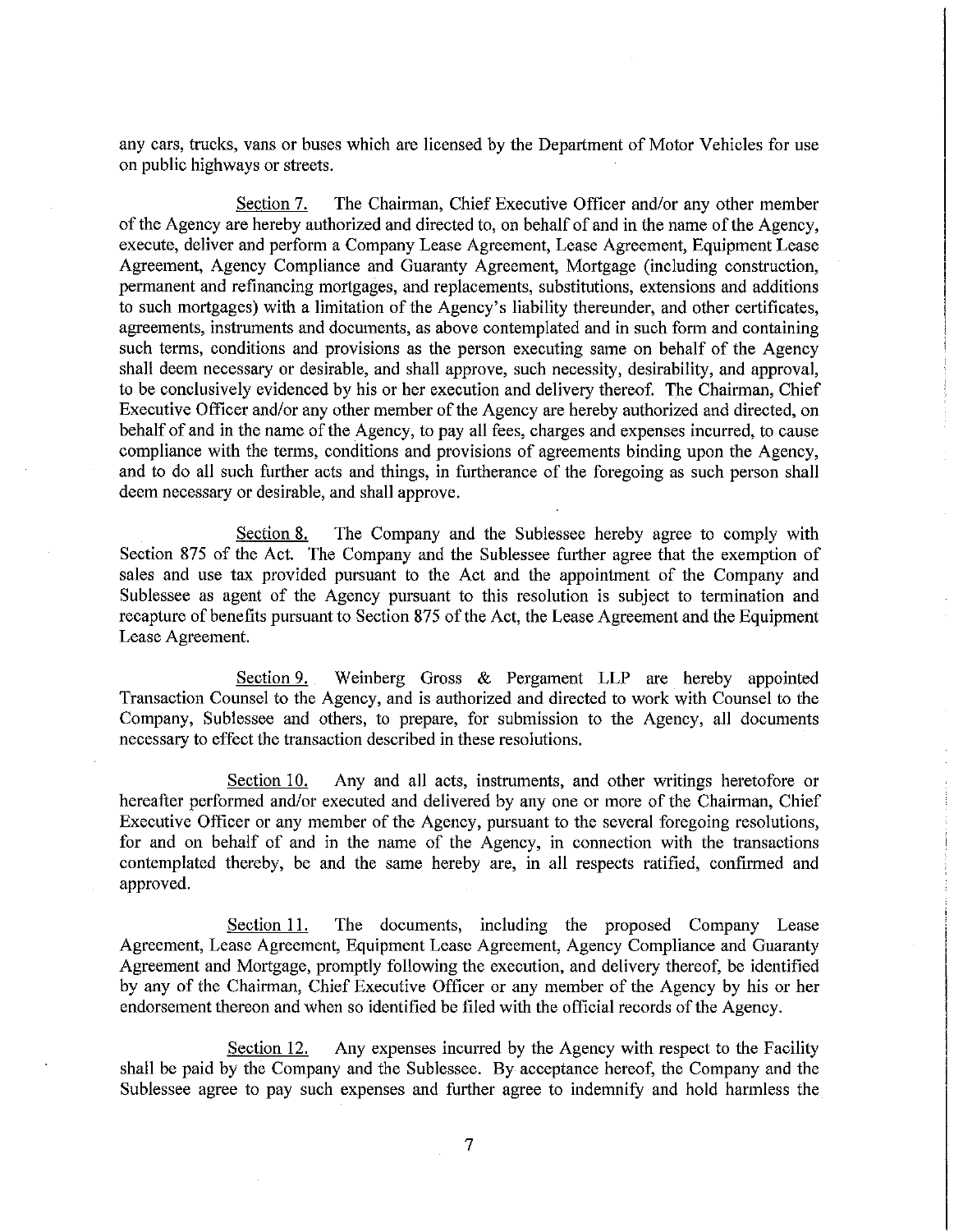Agency, its members, directors, employees and agents from and against all claims, suits, actions, proceedings, obligations, damages, liabilities, judgments, costs and expenses, including legal fees and expenses, incurred as a result of action or inaction taken by or on behalf of the Agency in good faith with respect to the Facility.

Section 13. The Chairman, Chief Executive Officer, Counsel to the Agency or any member of the Agency are hereby authorized and directed (i) to distribute copies of this resolution to the Company and the Sublessee, and (ii) to do such further things or perform such acts as may be necessary or convenient to implement the provisions of this resolution.

Section 14. This resolution shall take effect immediately, and, unless sooner rescinded or amended, shall be deemed rescinded at the expiration of six (6) months after the date of the adoption of this resolution if the closing contemplated hereunder has not occurred prior to such expiration, subject to extension at the discretion of the Agency upon the written request of the Company or the Sublessee.

Adopted: March 21, 2018

March \_\_\_\_, 2018 Accepted:

By:

MESO HOLDING LLC

Manuel C. Macedo, Member

MACEDO, CONSTRUCTION, INC

By:

Manuel C. Macedo, President